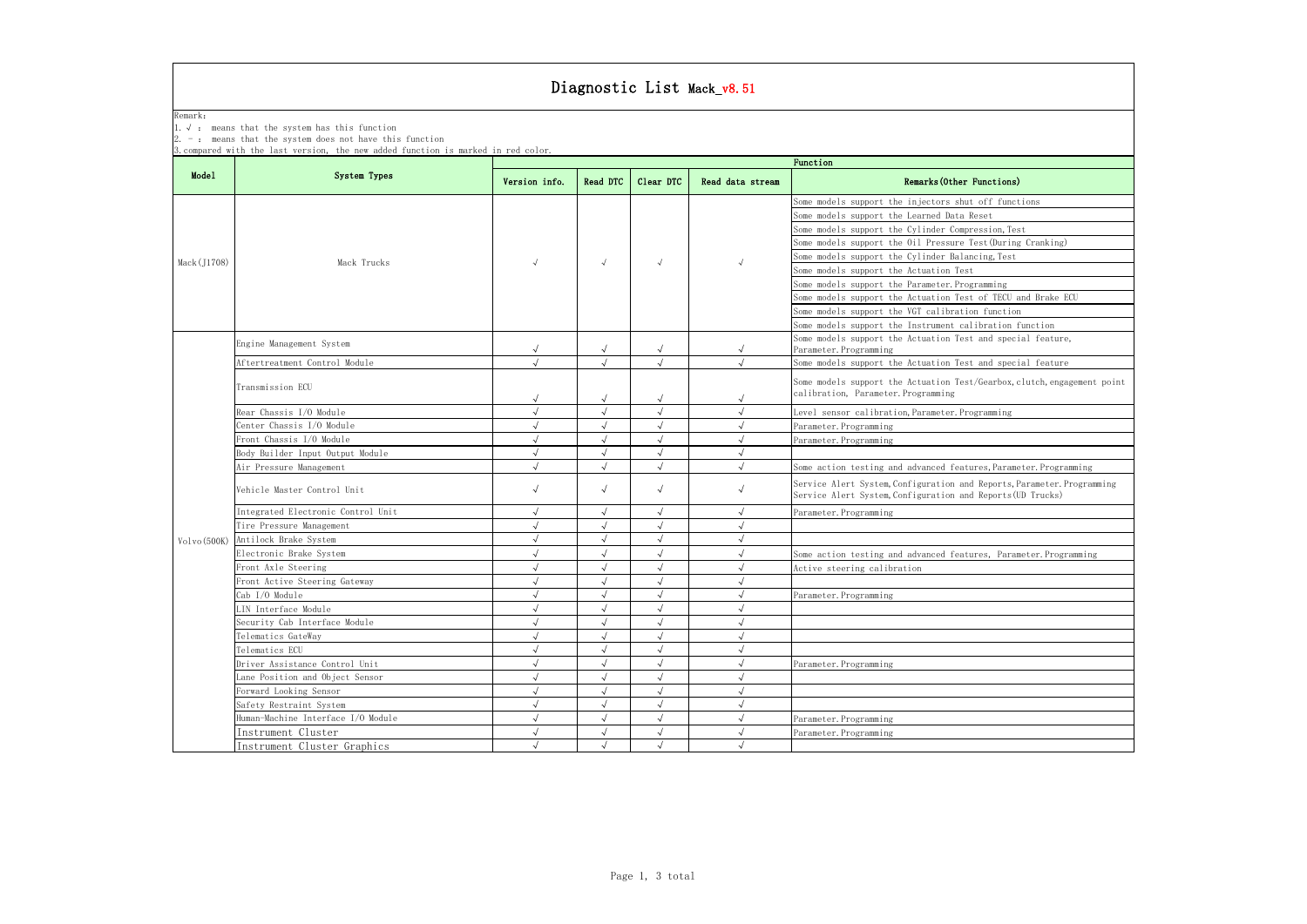Remark:

1.√ : means that the system has this function

2.  $-$  : means that the system does not have this function

3.compared with the last version, the new added function is marked in red color.

## Diagnostic List Mack\_v8.51

|             | <b>System Types</b>                           |               |            |            | Function         |                           |
|-------------|-----------------------------------------------|---------------|------------|------------|------------------|---------------------------|
| Mode1       |                                               | Version info. | Read DTC   | Clear DTC  | Read data stream | Remarks (Other Functions) |
|             | Secondary Information Display                 | $\sqrt{ }$    | $\sqrt{ }$ | $\sqrt{ }$ | $\sqrt{ }$       | Parameter. Programming    |
|             | VideoSwitch                                   | $\sqrt{ }$    | $\sqrt{ }$ | $\sqrt{ }$ | $\sqrt{ }$       | Parameter. Programming    |
|             | Audio                                         | $\sqrt{}$     | $\sqrt{ }$ | $\sqrt{ }$ | $\sqrt{ }$       |                           |
|             | Services and Entertainment Module             | $\sqrt{ }$    | $\sqrt{ }$ | $\sqrt{ }$ | $\sqrt{ }$       |                           |
|             | Radio Entertainment Module                    | $\sqrt{ }$    | $\sqrt{ }$ | $\sqrt{ }$ | $\sqrt{ }$       |                           |
|             | Climate Control Module                        | $\sqrt{ }$    | $\sqrt{ }$ | $\sqrt{ }$ | $\sqrt{ }$       | Parameter. Programming    |
|             | Passenger Door Module                         | $\sqrt{ }$    | $\sqrt{ }$ | $\sqrt{ }$ | $\sqrt{ }$       | Parameter. Programming    |
|             | Driver Door Module                            | $\sqrt{ }$    |            | $\sqrt{ }$ | $\sqrt{ }$       | Parameter. Programming    |
|             | Living Environment Control Module             | $\sqrt{ }$    | $\sqrt{ }$ | $\sqrt{}$  | $\sqrt{ }$       | Parameter. Programming    |
|             | Alarm ECU                                     | $\sqrt{ }$    | $\sqrt{ }$ | $\sqrt{ }$ | $\sqrt{ }$       |                           |
|             | Body Builder Module                           | $\sqrt{ }$    | $\sqrt{ }$ | $\sqrt{ }$ | $\sqrt{ }$       | Parameter. Programming    |
|             | Generic Gateway ECU                           | $\sqrt{ }$    | $\sqrt{ }$ | $\sqrt{ }$ | $\sqrt{ }$       |                           |
|             | Digital Tacho DTCO                            | $\sqrt{ }$    | $\sqrt{ }$ | $\sqrt{ }$ | $\sqrt{ }$       |                           |
|             | Analog Tacho MTCO                             | $\sqrt{ }$    | $\sqrt{ }$ | $\sqrt{ }$ | $\sqrt{ }$       |                           |
|             | Node name for TSU - Tacho Simulator Unit - 27 | $\sqrt{ }$    | $\sqrt{ }$ | $\sqrt{ }$ | $\sqrt{ }$       |                           |
|             | MTC01390 - Analog Tachograph for Brazil to di | $\sqrt{ }$    | $\sqrt{ }$ | $\sqrt{ }$ | $\sqrt{ }$       |                           |
|             | Wireless Remote Gateway                       | $\sqrt{ }$    | $\sqrt{ }$ | $\sqrt{ }$ | $\sqrt{ }$       |                           |
|             | Bending Light ECU                             | $\sqrt{ }$    | $\sqrt{ }$ | $\sqrt{ }$ | $\sqrt{ }$       |                           |
|             | Hybrid Powertrain Control Unit                | $\sqrt{ }$    | $\sqrt{ }$ | $\sqrt{ }$ | $\sqrt{ }$       |                           |
| Volvo(500K) | Power Generator Control Module                | $\sqrt{ }$    | $\sqrt{ }$ | $\sqrt{ }$ | $\sqrt{ }$       |                           |
|             | Power Resistor Control Module                 | $\sqrt{ }$    | $\sqrt{ }$ | $\sqrt{ }$ | $\sqrt{ }$       |                           |
|             | Extra Axle Steering                           | $\sqrt{ }$    | $\sqrt{ }$ | $\sqrt{ }$ | $\sqrt{ }$       |                           |
|             | Clear Air Power ECU                           | $\sqrt{ }$    | $\sqrt{ }$ | $\sqrt{ }$ | $\sqrt{ }$       |                           |
|             | Battery Control Module                        | $\sqrt{ }$    | $\sqrt{ }$ | $\sqrt{2}$ | $\sqrt{ }$       |                           |
|             | Human Machine Interface Control Unit          | $\sqrt{ }$    | $\sqrt{ }$ | $\sqrt{ }$ | $\sqrt{ }$       |                           |
|             | Human Machine Interface Control Unit 2        | $\sqrt{ }$    | $\sqrt{ }$ | $\sqrt{ }$ | $\sqrt{ }$       |                           |
|             | General Purpose Machine Electronic Control Un | $\sqrt{ }$    | $\sqrt{ }$ | $\sqrt{ }$ | $\sqrt{ }$       |                           |
|             | General Purpose Machine Electronic Control Un | $\sqrt{ }$    | $\sqrt{ }$ | $\sqrt{ }$ | $\sqrt{ }$       |                           |
|             | General Purpose Machine Electronic Control Un | $\sqrt{ }$    | $\sqrt{ }$ | $\sqrt{ }$ | $\sqrt{ }$       |                           |
|             | General Purpose Machine Electronic Control Un | $\sqrt{ }$    | $\sqrt{ }$ | $\sqrt{ }$ | $\sqrt{ }$       |                           |
|             | General Purpose Machine Electronic Control Un | $\sqrt{2}$    | $\sqrt{ }$ | $\sqrt{ }$ | $\sqrt{ }$       |                           |
|             | Interceptor Control Module                    | $\sqrt{ }$    | $\sqrt{ }$ | $\sqrt{2}$ | $\sqrt{ }$       |                           |
|             | Traction Battery Control Module               | $\sqrt{ }$    | $\sqrt{ }$ | $\sqrt{ }$ | $\sqrt{ }$       |                           |
|             | Traction Battery Control Module #2            | $\sqrt{ }$    | $\sqrt{ }$ | $\sqrt{ }$ | $\sqrt{ }$       |                           |
|             | Traction Battery Control Module #3            | $\sqrt{ }$    | $\sqrt{ }$ | $\sqrt{ }$ | $\sqrt{ }$       |                           |
|             | Traction Battery Control Module #4            | $\sqrt{ }$    | $\sqrt{ }$ | $\sqrt{ }$ | $\sqrt{ }$       |                           |
|             | Charging Interface Control Unit               | $\sqrt{}$     | $\sqrt{ }$ | $\sqrt{ }$ | $\sqrt{ }$       |                           |
|             | On-board Charger Control Unit                 | $\sqrt{ }$    | $\sqrt{ }$ | $\sqrt{ }$ | $\sqrt{ }$       |                           |
|             | Combined Charging system Control Module       | $\sqrt{ }$    | $\sqrt{ }$ | $\sqrt{ }$ | $\sqrt{ }$       |                           |

| ctions) |  |
|---------|--|
|         |  |
|         |  |
|         |  |
|         |  |
|         |  |
|         |  |
|         |  |
|         |  |
|         |  |
|         |  |
|         |  |
|         |  |
|         |  |
|         |  |
|         |  |
|         |  |
|         |  |
|         |  |
|         |  |
|         |  |
|         |  |
|         |  |
|         |  |
|         |  |
|         |  |
|         |  |
|         |  |
|         |  |
|         |  |
|         |  |
|         |  |
|         |  |
|         |  |
|         |  |
|         |  |
|         |  |